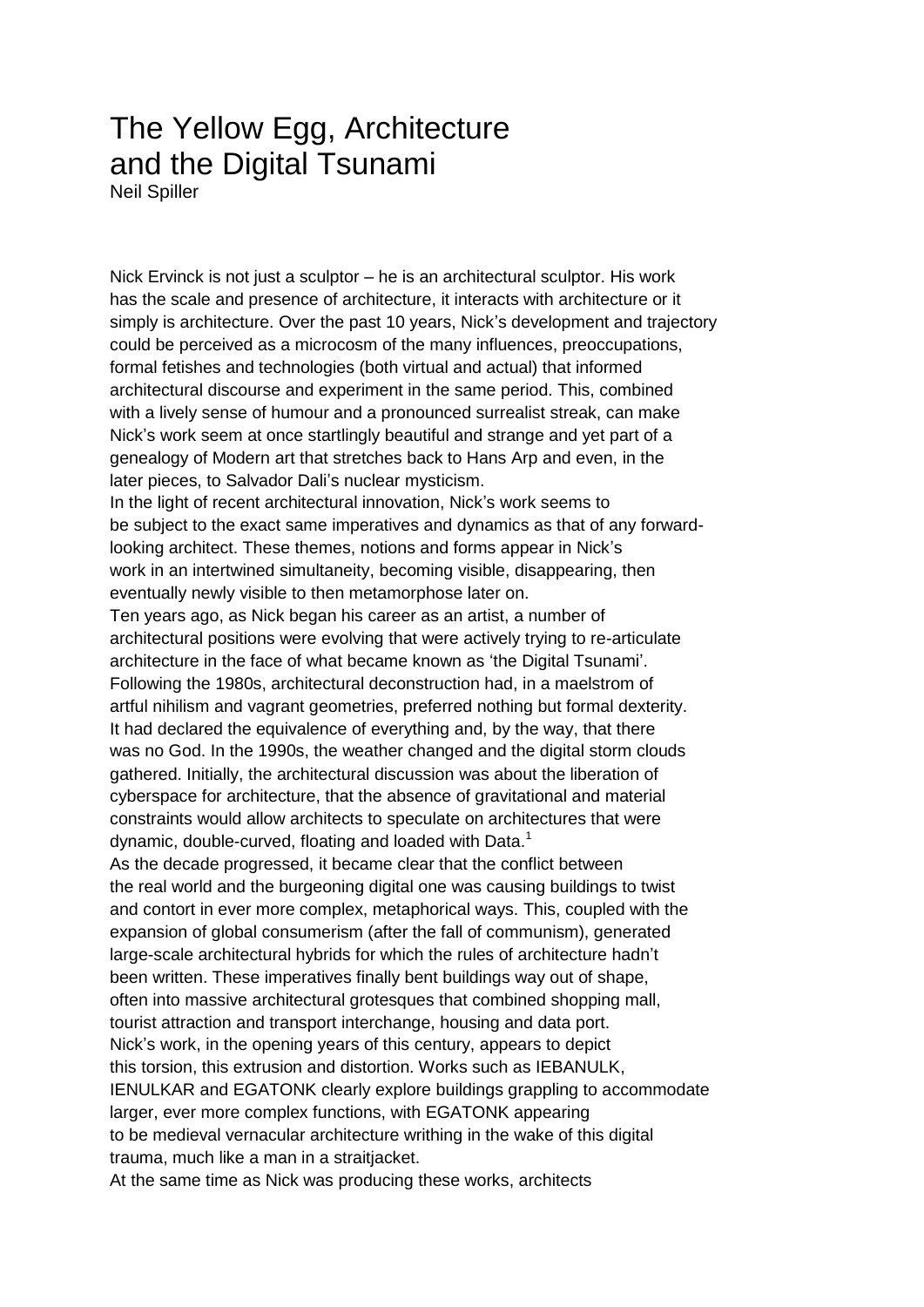were moving away from their initial infatuations with the abstractly digital to more nuanced methods of employing or embedding the virtual in reflexive relationships with buildings, geographies and bodies. To do this, architects had to find ways of translating digital impulses and data into real-time movement and material morphological change. This resulted in an interest in sensing technologies and the choreography of inputs and outputs, which in turn created the possibility of weaving spaces together across large distances and the potential to allow small changes in phenomena that occur far away from a particular building's site, to affect larger changes in the building's shape or materiality. This was the genesis of creating hybrid electronically mediated architecture.<sup>2</sup>

This emergence of the "other" space of electronic difference that acts like glue holding older architectures and places together can also be seen in Nick's work from this time. Works such as COLBATROPS, CORECHNOTS and TRIAFUTOBS depict the special and spatial qualities of this cybernetic glue. Nick's buildings are contorted, are up-ended, infiltrated, levitated and finally broken apart, combined into new wholes that contradict the established typologies of architecture. These works define a cusp condition, just before a massive perturbation that will redefine Nick's work as well as the very basis of architecture itself. Likewise, a step change was simultaneously happening in architectural theory: nothing was "offpiste" anymore since the old doctrines, such as "Form follows Function" or "Truth to Materials", were of little use in these new contexts. This was, perhaps, already happening but the new digital technologies brought the changes to an abrupt head.

Equally, architects sought new ways to capture movement, create interaction and to design complex digital and actual spaces – throwing one into the other and back again at various scales. This also had ramifications for the changing status of the architectural drawing in the wake of 3D scanner technology and digital fabrication techniques. Architects started to talk of "diagramming" architectural work to describe these metamorphic hybrid spaces. The topic of "where buildings begin and end in the face of web presences, social media, reflexive sensing and the Internet of things" is an important architectural discussion that continues to this day. Concurrent with this is the question of how we can reconcile material and binary/digital opposites. And how do we affect the architectural alchemy of the twenty-first century, where objects simultaneously have many forms? Nick's work also exhibits this simultaneity. His works can manifest themselves as renders, digital 3D prints, robotic milling instruction codes and beamed projections. So his work is conceived in a virtual in-between space and he gets to choose how to condense its reality into a myriad of possible outputs. It is no coincidence to me that Nick's work also started to explore these issues, predicated with the extensive use of the colour yellow. Nick is, as are all of us who are interested in the metamorphosis of objects mediated by new technologies, a modern day alchemist. It might be wise at this point to describe this arcane yet surprisingly contemporary art. The old alchemists

perceived the world as infinitely transmutable and cyclically distillable. Alchemy is the art of the metamorphosis of material, both spiritual and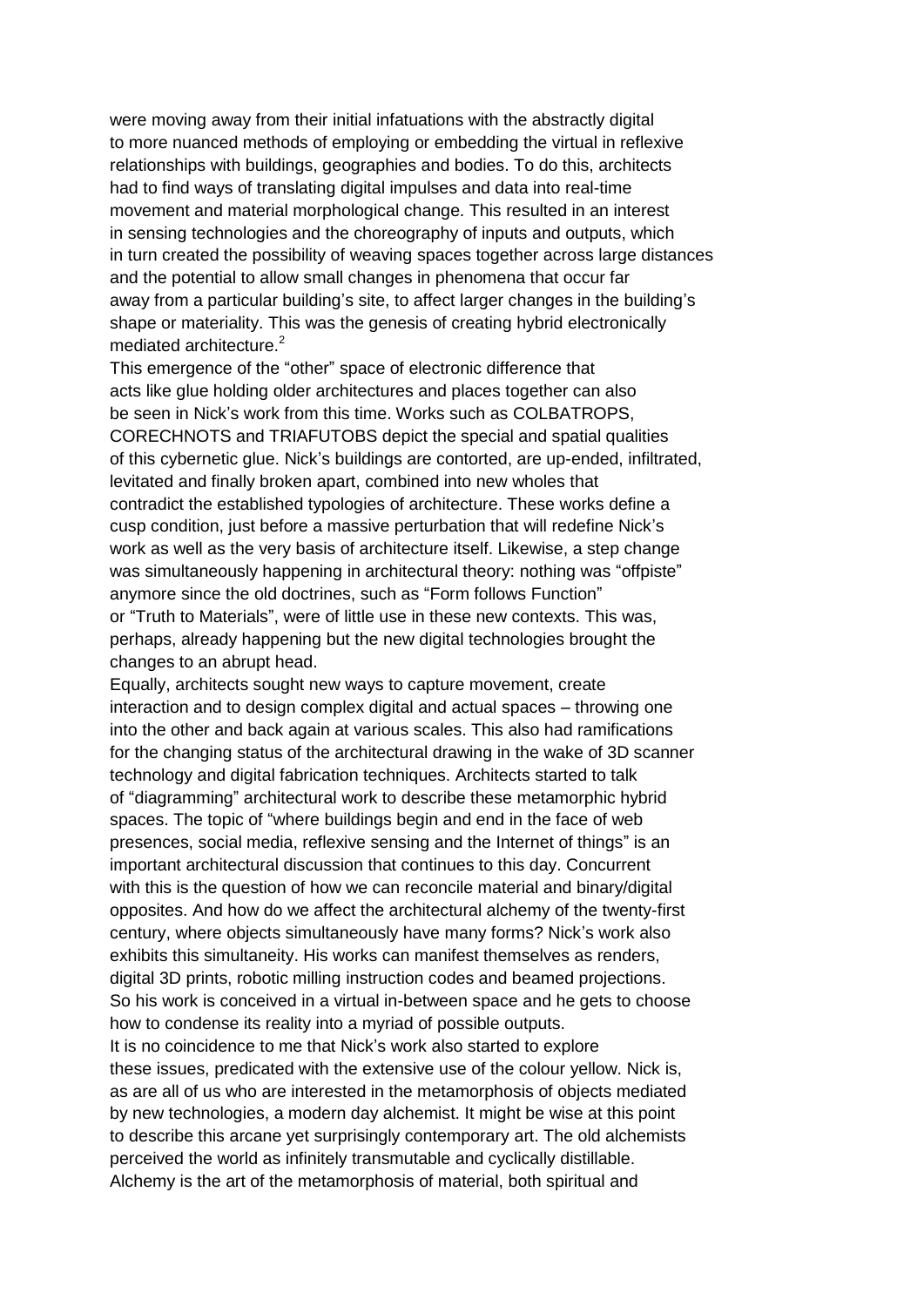actual. Alchemists see their transformations as a way of refining the basest of materials into progressively purified forms. Nick's work shows this cyclic transmutation from work to work. $3$ 

It ends in the making of "gold", the "Philosopher's stone". Alchemy's metamorphic stages are characterised by colours, heavenly bodies and animals. Yellow is often one of these stages. This "yellow" stage is described as injecting new life into inert substance. This rejuvenating material has been called the Yellow Ferment, which appears like a golden wax flowing out of foul matter. Chinese alchemists called this substance the Golden Pill, which marked their intermediary Yellow Phase (the Xanthosis). We see the Yellow Pill manifest itself in Nick's work with SIUTOBS and we see its enlivening wax in many forms in YARONULK, NAPELHIUAB, ANIHUAB and BORTOBY. Over time the wax becomes more heated, more fluid and more fecund. As the yellow material further liberates itself, it becomes more biological, taking up forms analogous to aged and gnarled tree roots and sea-ravaged driftwood, EGNABO, OLNETOP, searching for further wet sustenance. In the end, it metamorphoses into the complex geometries of the "splash" or the abstraction of human and animal form. This series of sculptures and images includes the IKRAUSIM prints, where the evolving liquid forms into arteries and networks of coagulated elasticity, a kind of primeval proto-matter.

In and around 2009, Nick's work starts to explore the sensuousness of the body but also, in other works, the screaming rawness of the viscera. In YAROPRA, the voluptuous curves and reciprocations of the body and communities of bodies evoke Arp's work. But this piece also recalls the geometries of proteins, with their "active sites" of potential connection, and still uses yellow. In IKRAUSIM the yellowness seems to form alien skulls with unnaturally large eye sockets. In KOLEKNAT, horns, horses' hooves and spiky spines evoke a strange and disturbing creature. It is a fully-fledged angry chimera, ready to bite and scratch.

So previous architectural discussions about "bigness" become conversations about a natural biological bottom-up "smallness" that to some extent builds itself, with some natural pseudo-sentient imperative<sup>4</sup> Nick's yellow alchemic substance starts to form complex systems, to evolve and further anthropomorphise. Many of Nick's pieces of this period channel Munch's "The Scream" (1893), such as LUIZADO: are they a beautiful warning? Simultaneously, Nick's sculptures diffract into thousands of bits, each with a sense of itself in the system, into alien heads. Works such as LEKZAORZ, NOZIORZ, GNITRAORZ, EDNIRIAORZ, and AGRIEBORZ talk of alien natures, cyborgian warriors that almost belong to the screaming worlds of Warhammer 40,000. The juxtaposition of "low-code" commercial or popular ideas, themes and aesthetics with "highcode" ideas, themes and aesthetics from art theory and art practice is a trait of Nick's work that he shares with Salvador Dali. He does this to create a dissolution of the two codes in order that they blend into a new whole. Dissolution is also an important alchemical stage. Architectural spaces, materiality and ambiences are experienced through the body: as biology and medical hubris change the body, the possibilities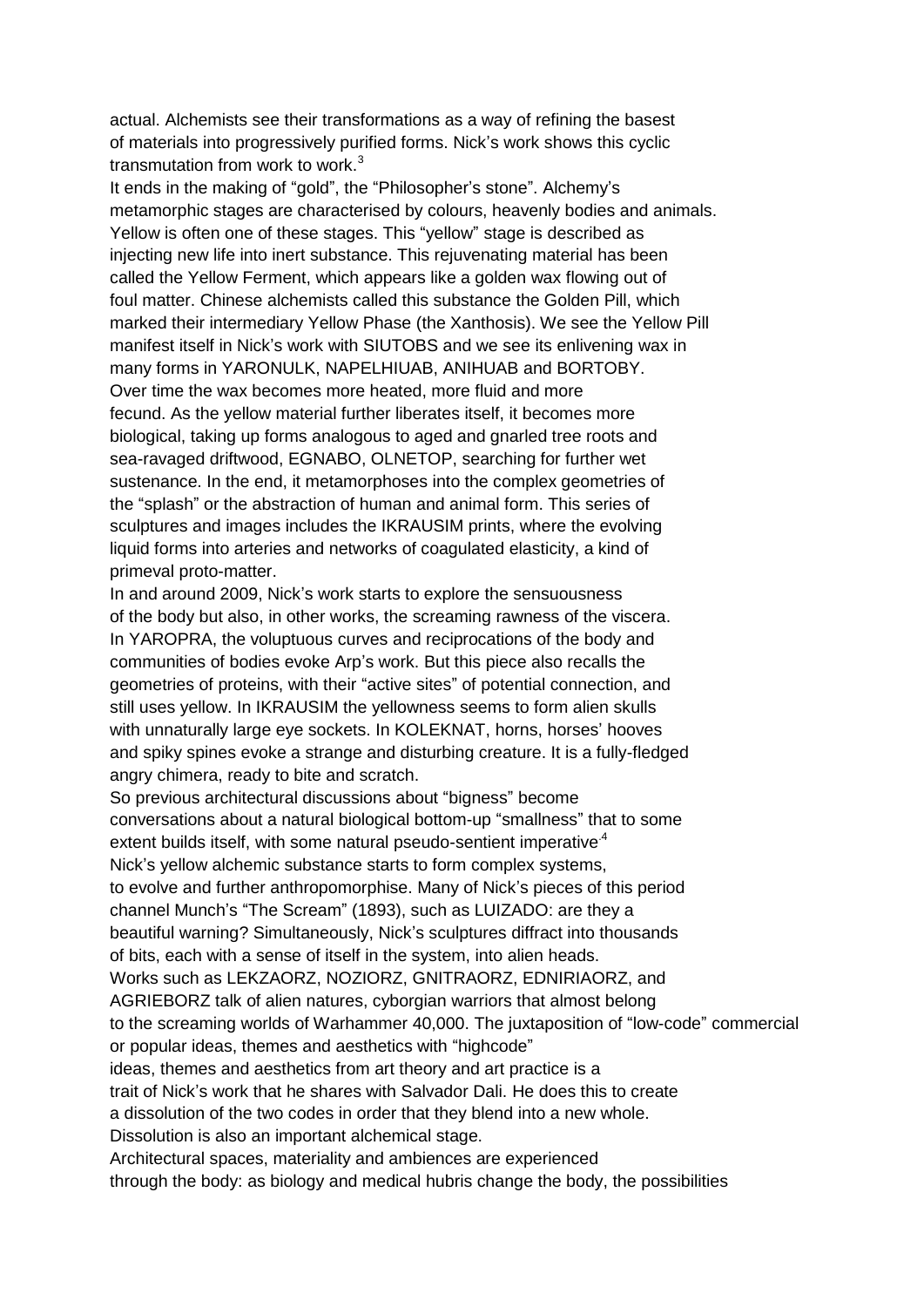or the myopias of the body change accordingly and architecture follows. The bodies that support these heads, if alive, would experience our architecture differently to us and would make extraordinary architectures for themselves. Architecture is fundamentally body-centrically formulated by a symbiotic relationship that is so deeply embedded it is often invisible to us. The digital and its impact on the body can make us much more aware of our own delicate machinery and its vulnerability and sensitivity. During this period, other colours start to pervade Nick's works: once again, often alchemical: whites, reds and blacks.

Nick's extraordinary decade-long journey has been an exploration of the visceral, graphics, software, analogue and digital construction techniques at all scales and, above all, of his own creativity. There is a freedom in Nick's creative quest, it feels neither dogmatic nor overtly academic and yet is overflowing with references. While he channels many sources, Nick always adds a new slant, continually searching for the next thing, the next ingredient and the next formal articulation.

So, to conclude, Nick's work is part of an artistic continuum, his preoccupations, to a certain extent, paralleling a time of considerable change in architectural form-making and theory. Nick has, under his own terms, recognised and utilised these same forces of technology, perception and digitalisation that have so changed architectural discourse in recent years. Nick's ways of working can be seen as analogous to the alchemic opus. Indeed, any artist or architect who fully engages the metamorphic forces of virtuality is by definition an alchemist magician, conjuring form and materiality from nothing. In his recent work, Nick has explored a less abstract, more biological series of preoccupations and his work developed into ecologies of forms that make a larger, more complex whole. This too is a contemporary architectural endeavour. There are many parallels in our respective worlds and so there should be! I, and I suspect many others, are waiting for what happens next – perhaps a full-blown architectural commission that further explores his experience of turning doors, lights, ornaments, balustrades and artistic interiors for buildings into integrated pieces. This would surely be extraordinary. Will the implied movement in the work metamorphose into actual movement in future work? This is where the technological imperative is driving us.<sup>5</sup>

Whatever it is, I welcome a new member of the tribe and I'll be watching.

*Architects in Cyberspace II*, London: Academy Editions, 1998.

<sup>1</sup> Neil Spiller, *Architects in Cyberspace*, London: Academy Editions, 1995; Neil Spiller,

<sup>2</sup> Neil Spiller, *Reflexive Architecture*, London: Academy Press, 2002.

<sup>3</sup> Neil Spiller, *Digital Dreams: The Architecture and the New Alchemic Technologies*, London: Ellipsis, 1998.

<sup>4</sup> Neil Spiller, *Visionary Architecture: Blueprints of the Modern Imagination*, London and New York: Thames & Hudson, 2006;

Neil Spiller, *Cyberreader: Critical Writings for the Digital Era*, London: Phaidon, 2002; Neil Spiller, *Digital Architecture Now: A Global Survey of Emerging Talent*, London